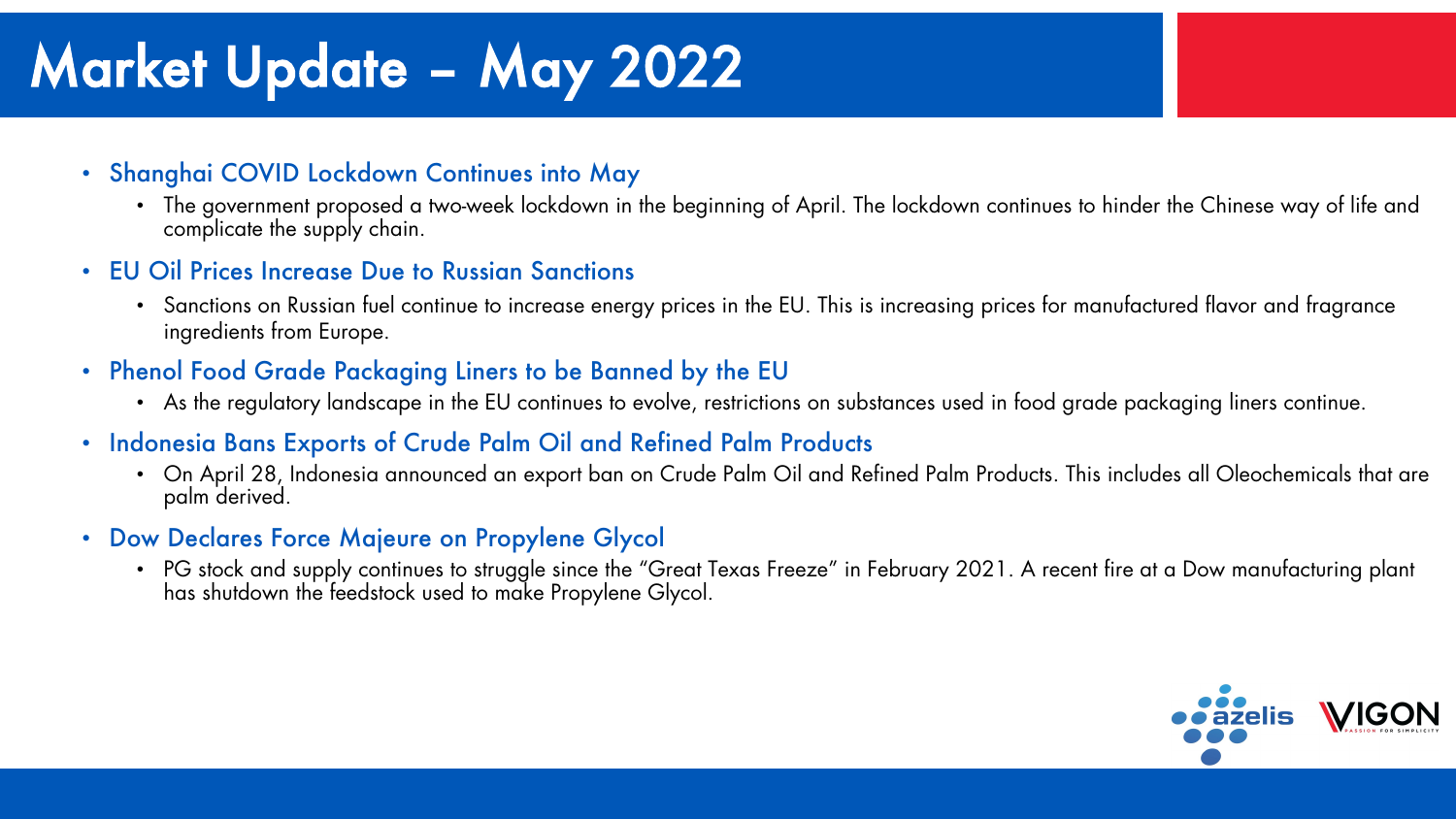## Shanghai COVID Lockdown Continues into May



Summary – Originally proposed as a two-week lockdown in the beginning of April, the lockdown continued to hinder the Chinese way of life and burden the strained supply chain.

#### • Detail

- o Shipping out of the major ports of Shanghai has been halted. This affected a significant amount of global trade.
- o Chinese hazardous air shipments are required to move through the Shanghai port to ship.

#### • Purchasing Comments

- o Chinese suppliers think that the lockdown will continue through mid May. This will cause a six-week backlog of shipments that will take a few months to work through.
- Vigon has sourced raw material from other countries around the world to make sure that we have our products stocked.

### **Shanghai Ship Jam Spells Supply Chain Trouble**

Cargo and tankers in Shanghai port area on April 28, 2022



Picture: Cargo Ships Backlog to Shanghai Port

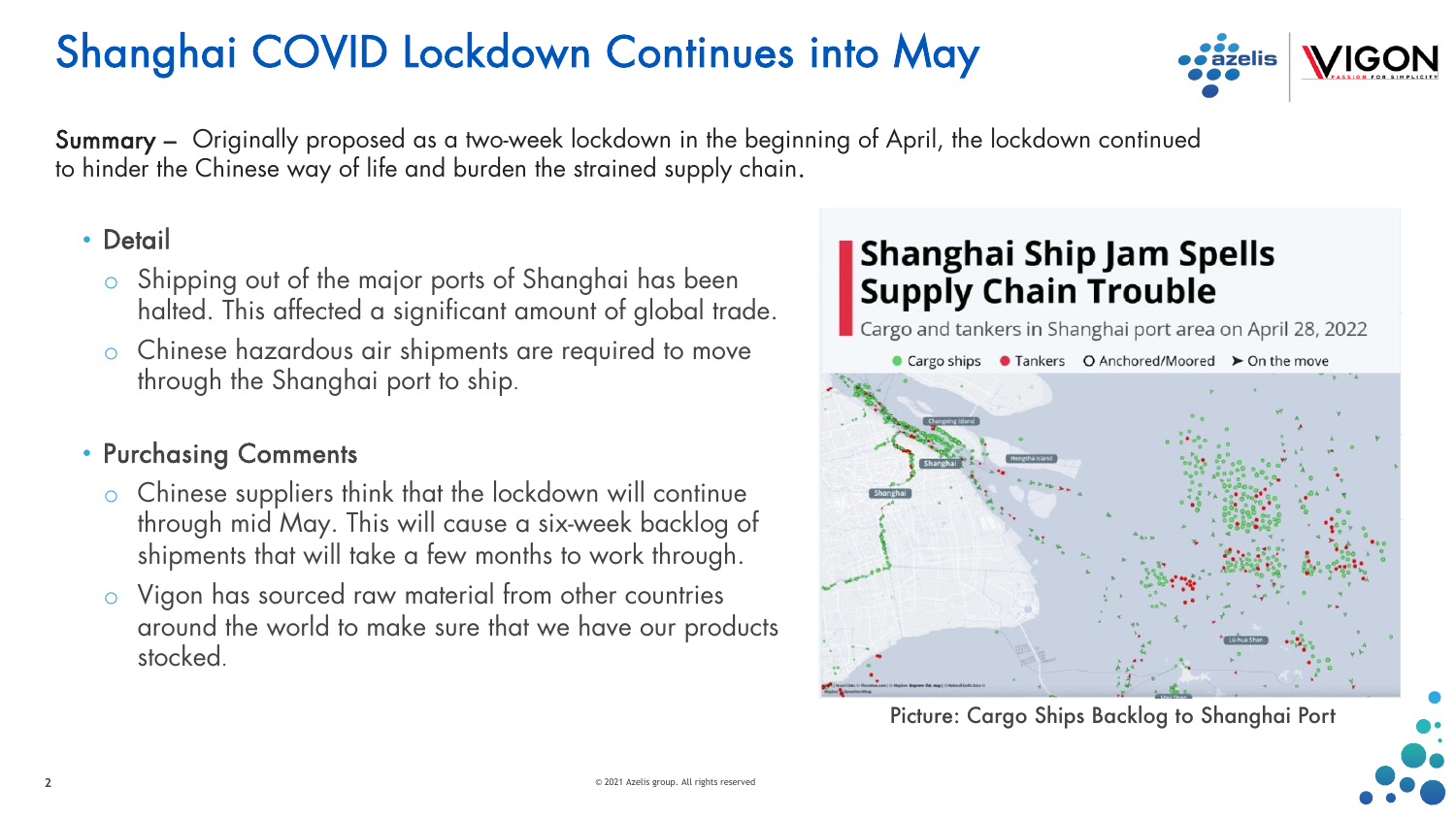### EU Oil Prices Increase Due to Russian Sanctions



Summary - Sanctions on Russian fuel continue to increase energy prices in the EU. This is increasing prices for manufactured flavor and fragrances from Europe.

#### • Detail –

- o Sanctions on Russian oil have increased oil prices between 30-50% in the last 2 months.
- o This has led to increased manufacturing costs and electricity costs in Europe

#### • Purchasing Comments:

o Major flavor and fragrance manufactures will increase prices of manufactured products to offset losses due to higher energy costs.



Graph 1: Crude Oil Prices in Europe

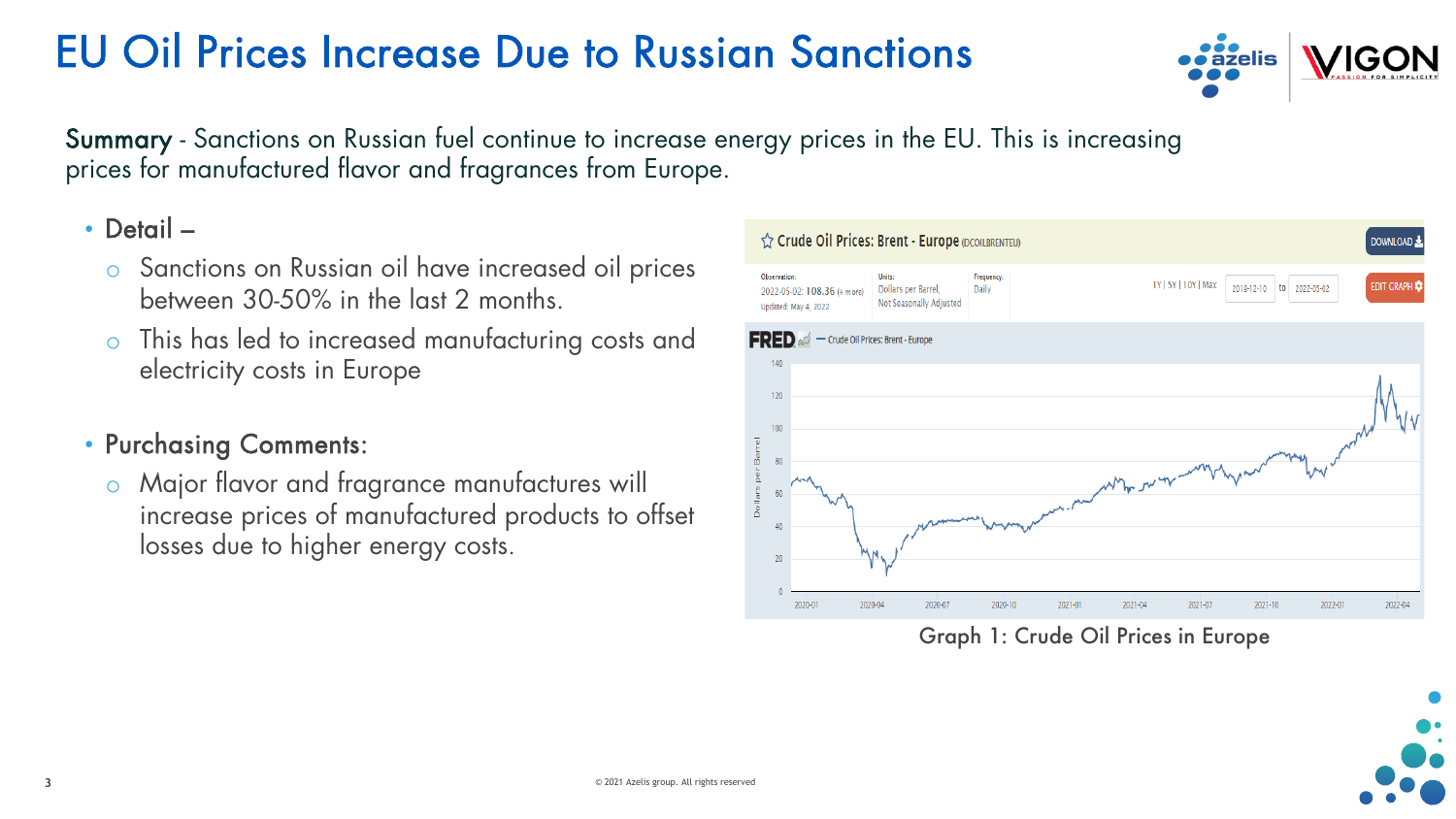### Indonesia Bans Exports of Crude Palm Oil and Refined Palm Products



Summary - On April 28, Indonesia announced an export ban on crude palm oil and refined palm products. This includes all oleochemicals that are palm derived.

• Detail –

- o High cooking oil costs in Indonesia results in a banning of exported palm oil products.
- This is expected to continue until home cooking oil prices fall to a reasonable level for the Indonesian people

#### • Purchasing Comments:

- o Vigon sources from Malaysia and our supply is currently unaffected by the Indonesian ban.
- It is expected that pricing will continue to rise for Oleochemicals as the Indonesian supply has been reduced



Picture: Malaysia is Orange. Indonesia is Green